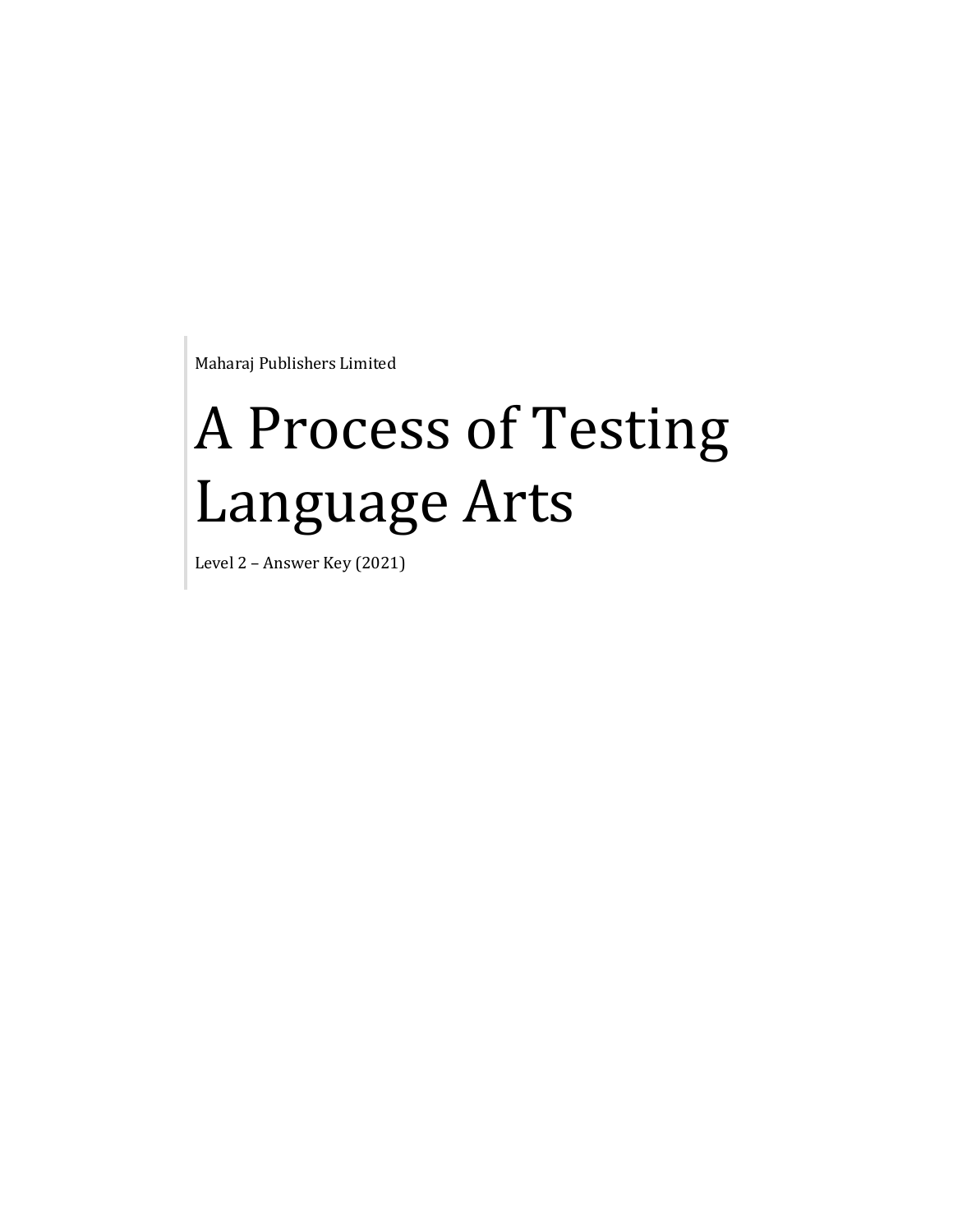## **TABLE OF CONTENTS**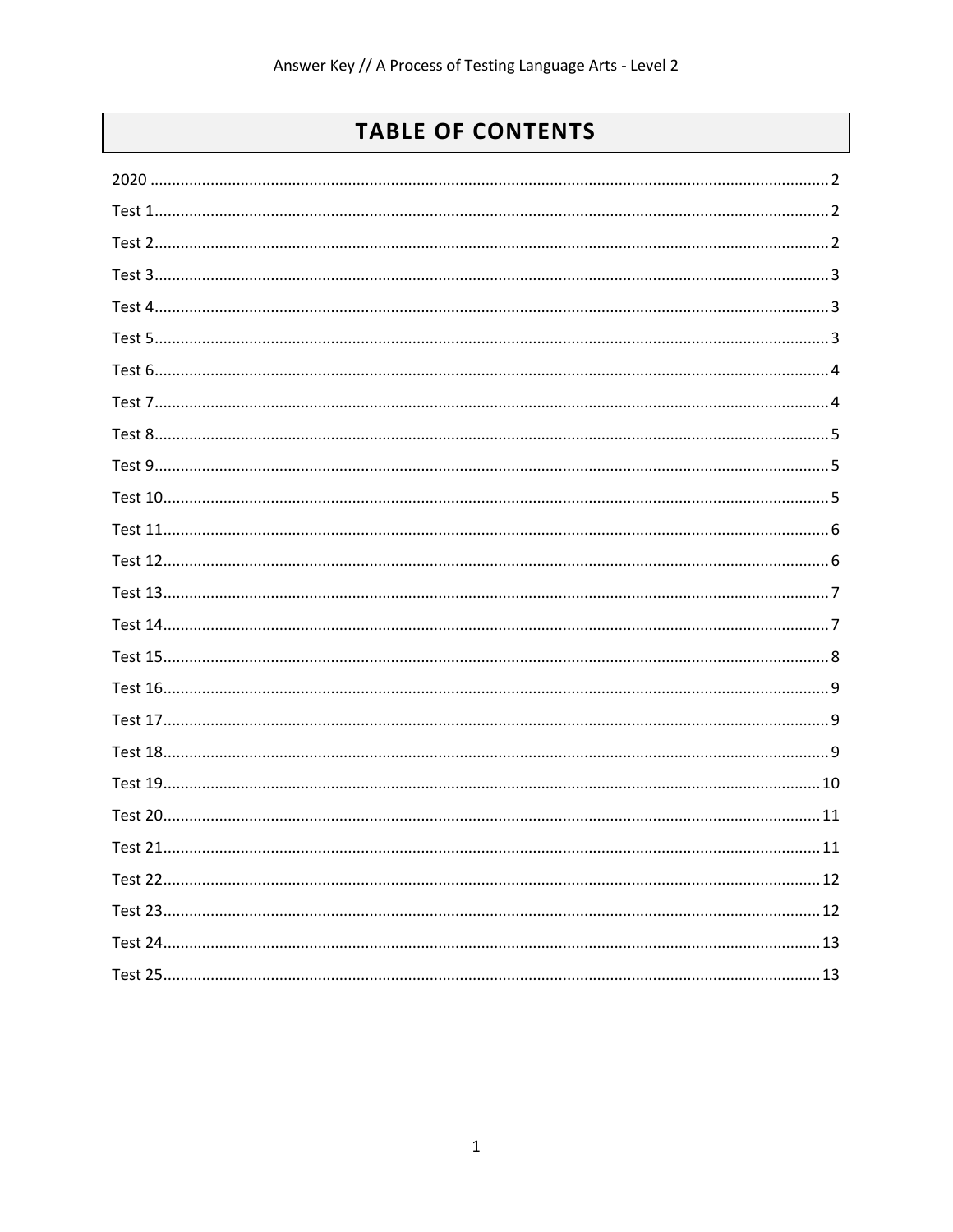## **A PROCESS OF TESTING LANGUAGE ARTS - LEVEL 2**

#### <span id="page-2-2"></span><span id="page-2-1"></span><span id="page-2-0"></span>**2020 TEST 1 a) Section**  1) girl, cake, pie 2) tree- Noun /mango is an (adj) 3) gate- Noun church is an(adj) 4) fruits, basket, table **b) Section**  1) are 2) were 3) an apple 4) were 5) are 6) am **c) Section** 1) Maria is 2) friends are 3) They are 4) I am 5) with her 6) gave **d) Section** 1) made 2) carried 3) sell 4) customers 5) buy 6) collected **e) Section** 1) Is Damien happy? 2) Does Mary like to swim? **f) Section** 1) What a lovely hat! 2) Rose and **Elizabeth** are happy. 3) Do you like to read**?** 4) Abigail likes to **swim,**  draw and read **g) Section**  1) First the butterfly lays its egg. 2) After the egg is hatched. 3) Next a caterpillar is born. 4) Then it changes into a pupa 5) Finally it changes into a butterfly. **TEST 2 a) Section Common**-1) birthday, 2) beach, 3) test, month **Proper** 1) Monday 2) Mia, Maracas 3) March **b) Section**  1) Are you hungry? 2) Is she pretty? 3) Have they read the book? **c) Section**  1) an apple 2) a bus 3) a letter, an envelope 4) an onion, a plate **d) Section**  1) Ouch! 2) Mrs. Seenath 3) 1:30 4) dentist's 5) **A**fter 6) wasn**'**t **e) Section**  1) prepares 2) planted 3) has 4) is having 5) will go (**to see is called the infinitive**) **f) Section**  1) comes 2) for us 3) take 4) goes 5) hasn't 6) enjoys **g) Section**  1) candles 2) celebrating 3) blew 4) made 5) know 6) hugged **h) Section** 1) The boys are not happy. 2) Bill doesn't do his work. 3) Paul did not make the kite. **i) Section** 1) show 2) middle 3) begin 4) gifts  **j) Section** 1) know 2) hear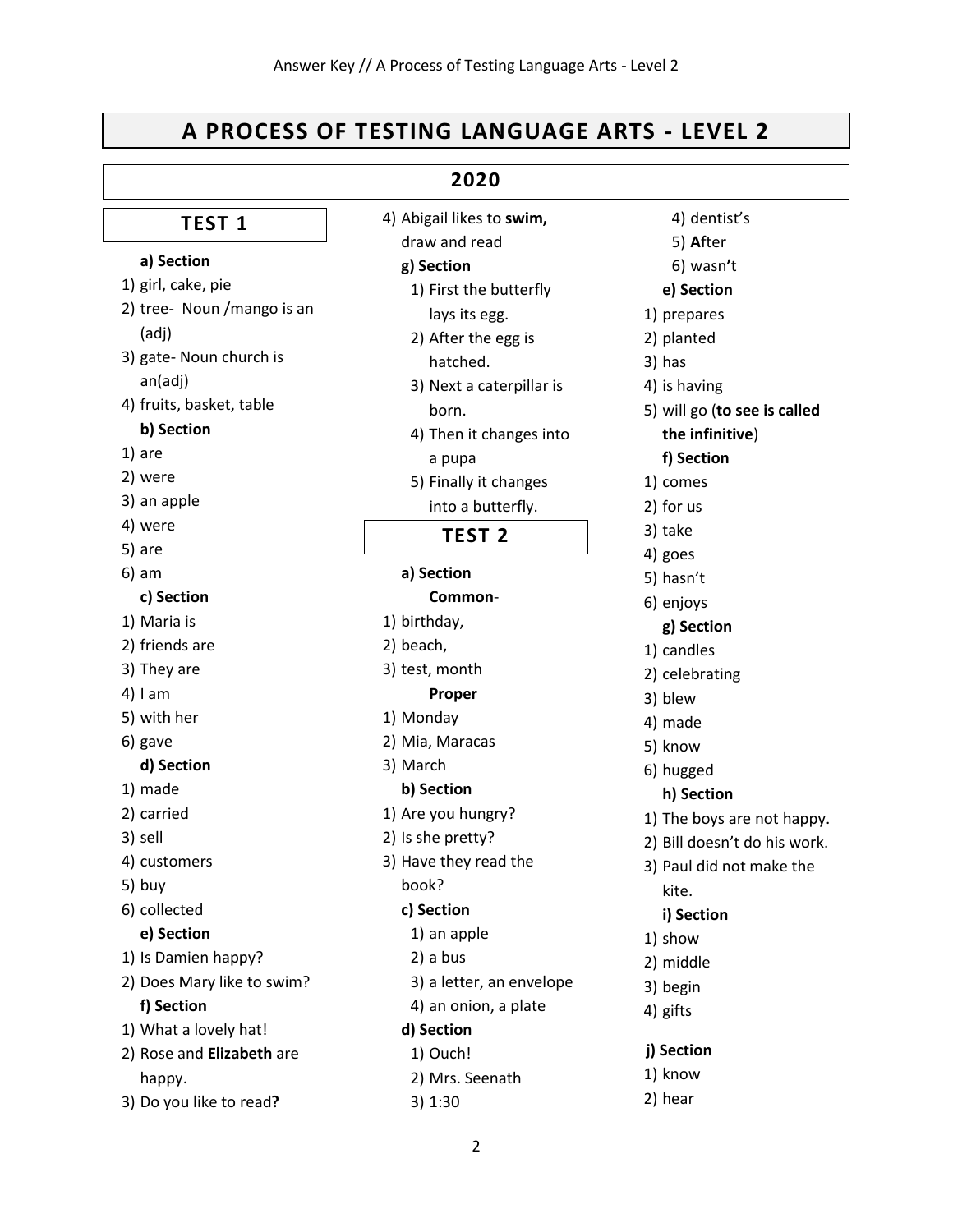- 3) made
- 4) sailing
- 5) cookies 6) pale
- 7) one
- 8) potatoes
- 9) brushes
- 10) coming

## **k) Section**

- 1) a mouse
- 2) she screamed
- 3) Miss Dowd got a wonderful idea.
- 4) Sleeping
- <span id="page-3-0"></span>5) A cat that chases a mouse.

**TEST 3**

## **a) Section**

- 1) is
- 2) helps
- 3) are
- 4) like
- 5) invites
- 6) him

#### **b) Section**

- 1) The children S/ are watching a movie. P
- 2) The lady S/ washes the dishes after meals. P
- 3) My friends S/do their chores quickly. P

## **c) Section**

- 1) **D**ereck
- 2) shoes**!**
- 3) him**.**
- 4) birthday**?**
- 5) week**!**
- 6) **H**e

#### **d) Section**

- 1) scent
- 2) bold
- 3) glad
- 4) cloudy
- 5) huge
	- **e) Section**
- 1) not
- 2) heel
- 3) churches
- 4) meet
- 5) waste
- 6) blue

#### **f) Section**

- 1) chapter 3
- 2) Page 25
- 3) 8 pages
- 4) The information the
- book has inside of it
- <span id="page-3-1"></span>5) Page 3

#### **TEST 4**

#### **a) Section**

- 1) Kenny is not happy
- 2) Mary doesn't have the snacks
- 3) I didn't go to school late.
	- **b) Section**
	- 1) Is today Wednesday?
		- 2) Are the oranges
			- sweet?

#### **c) Section**

- 1) checks
- 2) did
- 3) gets
- 4) us
- 5) our
- 6) gives
	- **d) Section**
- 1) **M**ike
- 2) vacation.
- 3) **F**ish
- 4) awesome**!**

3

- 5) Mike**,**
- 6) famous**,**

#### **e) Section**

- 1) plan 2) pull 3) excited, delighted
- 4) vowed

#### **f) Section**

- 1) sale
- 2) dear
- 3) pain
- 4) bear
- 5) there
- <span id="page-3-2"></span>6) too

#### **TEST 5**

#### **a) Section**

- **Common-**
- 1) birthday, week,
- 2) mall

#### 3) month

- **Proper**
- 1) Tuesday
- 2) Lenny, Scarborough
- 3) Good Friday, March, April

#### **b) Section**

- 1) Ted doesn't have the money.
- 2) Sarah didn't come to school late.

#### **c) Section**

**d) Section** 

1) I 2) 3:00 3) children, 4) ring toss, 5) painting**.**

1) Are they coming?

2) Did he make the kennel?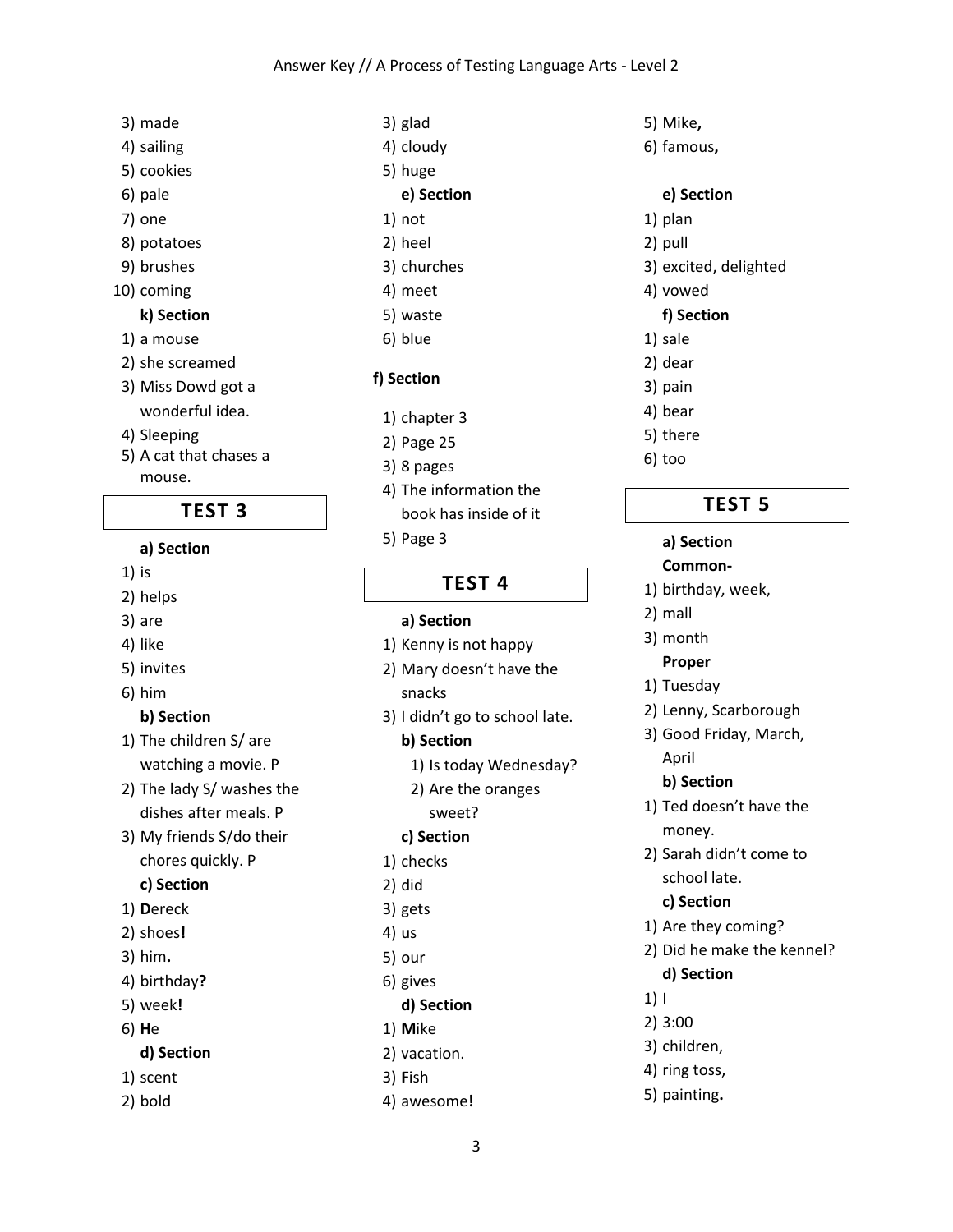6) fun!

<span id="page-4-1"></span><span id="page-4-0"></span>

| 6) fun!                   |                             | <b>TEST7</b>               |
|---------------------------|-----------------------------|----------------------------|
| e) Section                | b) Section                  |                            |
| 1) met                    | 1) son-daughter/nephew-     | a) Section                 |
| 2) brought                | niece/host-                 | 1) are                     |
| 3) an hour                | hostess/actor-              | 2) are                     |
| 4) saw                    | actress/widower-            | 3) like                    |
| 5) our                    | widow/buck-doe/ bull-       | $4)$ go                    |
| 6) enjoyed                | cow/uncle-aunt              | 5) makes                   |
| f) Section                | c) Section                  | 6) exercise                |
| 1) many, meat, mine, more | 1) pretty-ugly/long-        | b) Section                 |
| 2) rat, read, rich, room  | short/old -                 | 1) keys, bunch             |
| g) Section                | young/high-                 | 2) food, trays             |
| 1) ate                    | low/back-front              | 3) Mike, Kaieteur Falls,   |
| 2) buy                    | d) Section                  | Sunday                     |
| 3) pears                  | 1) Friday                   | c) Section                 |
| 4) mangoes                | 2) park.                    | 1) Heir-heiress/fox-vixen/ |
| 5) some                   | 3) Gipsy                    | stallion-mare/colt-filly/  |
| 6) new                    | 4) Guyana                   | tiger-tigress              |
| h) Section                | 5) mother?                  | d) Section                 |
| 1) unkind                 | 6) a parrot,                | 1) Mr. Robert              |
| 2) unsafe                 | e) Section                  | 2) Caroni                  |
| 3) unwrap                 | 1) heal                     | 3) Wow!                    |
| 4) incorrect              | 2) fair                     | 4) there?                  |
| 5) incomplete             | 3) hour                     | 5) Scarlet                 |
|                           | 4) whole                    | 6) Tobago                  |
| i) Section                | 5) won                      | e) Section                 |
| 1) vanished               | f) Section                  | 1) ladies                  |
| 2) tardy                  | 1) Thursday                 | 2) meeting                 |
| 3) begin                  | 2) Wednesday                | 3) activities              |
| 4) massive                | 3) 4 Sundays                | 4) community               |
| 5) tugged                 | 4) Monday                   | 5) planned                 |
| 6) chubby, fat            | 5) A calendar is a chart or | 6) fun                     |
|                           | device which displays the   | f) Section                 |
| TEST <sub>6</sub>         | date and the day of the     | 1) Helen is not playing.   |
|                           | week, and often the         | 2) The man did not buy a   |
| a) Section                | whole of a particular       | new car.                   |
| 1) invited                | year divided up into        |                            |
| 2) ordered                | months, weeks, and          | g) Section                 |
| 3) her                    | days.                       | 1) watches                 |
| 4) wore                   |                             | 2) pail                    |
| 5) bought                 |                             | 3) flew                    |
| 6) happiest               |                             | 4) bare                    |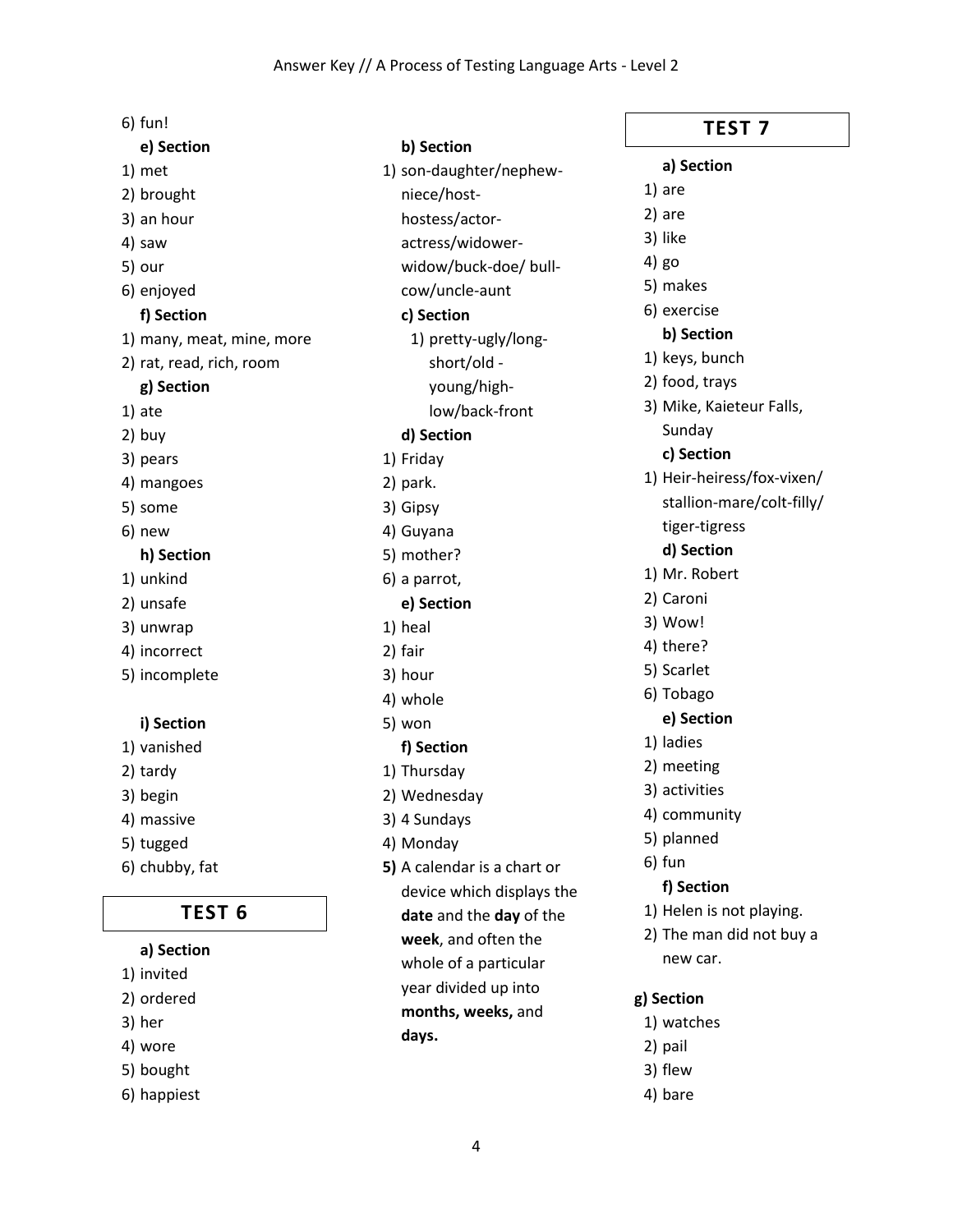- 5) there
- 6) countries

#### **h) Section**

- 1) white
- 2) blue
- 3) blue
- 4) The one next to ours.
- <span id="page-5-0"></span>5) 3

#### **TEST 8**

### **a) Section**

1) frogs 2) bushes 3) stories 4) photos 5) thieves 6) keys **b) Section**  1) super market, trolleys /C 2) Ted, Sunday P/ donkeys/ C 3) valleys C/ Trinidad /P

#### **c) Section**

- 1) Did the boy wash the car?
- 2) Does the lady cook the food?

#### **d) Section**

- 1) museum?
- 2) don't
- 3) cricket,
- 4) Harry
- 5) Sundays
- 6) Wow!

#### **e) Section**

- 1) sweat
- 2) jumped
- 3) heap
- 4) huge
- 5) famous

**f) Section**  1) hole 2) cakes 3) too 4) plane 5) waist 6) blew **g) Section** 1) At the front of the book. 2) Chapter3 3) reptiles 4) Habitat

## **TEST 9**

#### <span id="page-5-1"></span>**a) Section**

1) gates 2) matches 3) wives 4) loaves 5) men 6) radios 7) donkeys 8) feet 9) teeth 10) mice **b) Section**  1) are 2) like 3) fastest 4) can't 5) from 6) get **c) Section**  1) I am not studying 2) Paul does not have to go to work. **d) Section**  1) amphibians

2) to

- 3) functions
- 4) scaly

5) harsh 6) conditions **e) Section** 1) La Brea? 2) Mr. Ramroop 3) Pitch Lake. 4) It 5) Sir 6) Raleigh **f) Section** 1) great, fantastic 2) overturn 3) attention 4) happy 5) silly 6) assisted **A)** Section 1) flour 2) pale 3) one **g) Section**  1) dishonest 2) incorrect 3) untie 4) unpack 5) disobey 6) improper 7) impolite 8) unsafe 9) unware

<span id="page-5-2"></span>10) disagree

## **TEST 10**

#### **a) Section**

- 1) visits
- 2) cleaned
- 3) are
- 4) is playing
- **b) Section**
- 1) were
- 2) caught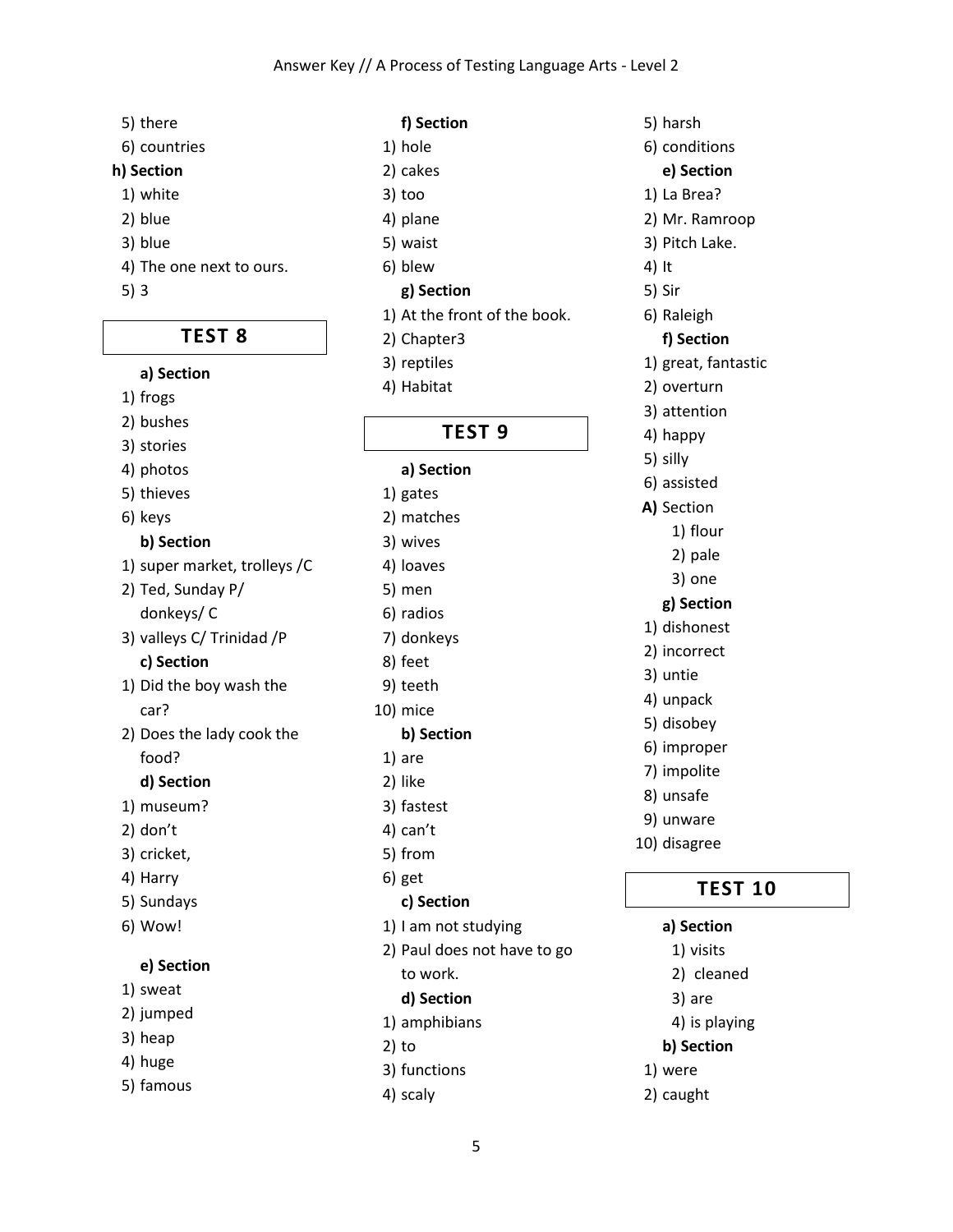3) made 4) smartest 5) charts 6) were **c) Section**  1) Is Karen at home? 2) Does Fred like to paint? **d) Section** 1) father 2) queen 3) hostess 4) wizards **e) Section** 1) Mr. Santos 2) amphibians? 3) Todd. 4) Some 5) frogs**,** 6) interesting! **f) Section** 1) piece 2) threw 3) grabbed 4) muddy 5) meat 6) dirtied **g) Section** 5) bags, brushes, potatoes, men, teeth, thieves, knives, dairies **h) Section** 1) caring, gentle 2) legend 3) confused **i) Section** dirty, full, pretty, sell

#### **TEST 11**

#### <span id="page-6-0"></span>**a) Section**

1) writes

2) has 3) goes 4) are 5) maid 6) teaches/taught 7) branches 8) thieves 9) her 10) are 11) teeth 12) were **b) Section**  1) feet 2) wishes 3) hands 4) stories 5) wives 6) photos 7) women **c) Section**  1) has 2) are 3) our 4) games 5) am 6) Our **d) Section**  1) baking 2) hugging 3) dancing **e) Section**  1) Allan 2) yard. 3) Mary 4) Henry's 5) terrible! 6) don't **f) Section** 1) heap 2) smell 3) happen 4) vanished

5) tardy **g) section**  1) market 2) tomatoes 3) cabbage 4) hungry 5) three 6) hurried **h) section** unsafe, unkind, incorrect, unwell, invisible **i) Section** 1) nine children 2) older 3) one more 4) 6 boys 5) 10

#### **TEST 12**

## <span id="page-6-1"></span>**a) Section**  1) have 2) helps 3) have 4) them 5) lay 6) have **b) Section**  1) coming 2) patting 3) riding 4) serves/served 5) goats 6) are playing 7) men 8) shelves **c) Section**  1) girl's 2) cousins' 3) There 're 4) We'll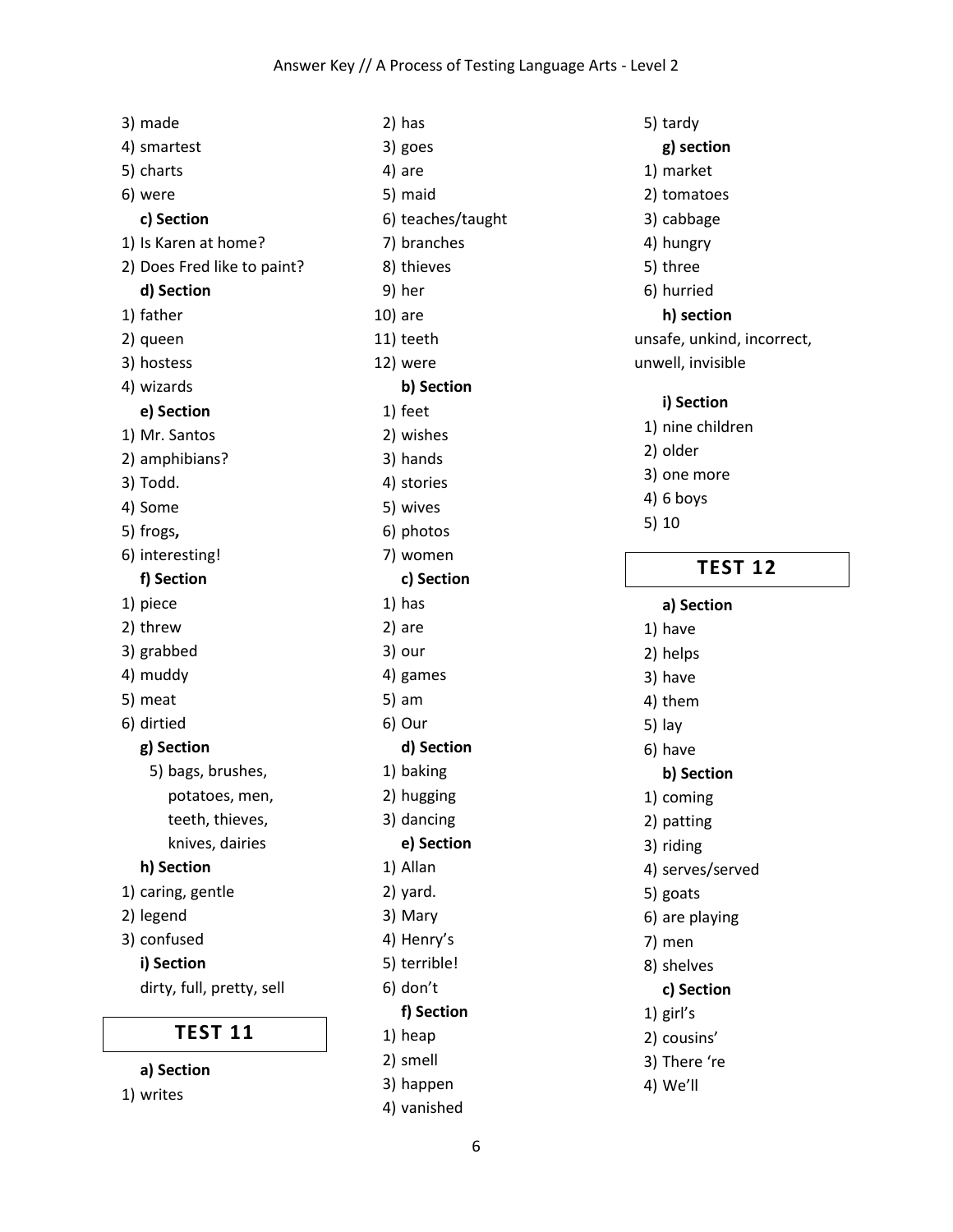|            | 1) get        |  |  |  |
|------------|---------------|--|--|--|
|            | 2) pain       |  |  |  |
|            | 3) strong     |  |  |  |
|            | 4) destroyed  |  |  |  |
|            | 5) smart      |  |  |  |
| e) Section |               |  |  |  |
|            | 1) manager    |  |  |  |
|            | 2) nodded     |  |  |  |
|            | 3) head       |  |  |  |
|            | 4) housewives |  |  |  |
|            | 5) brushes    |  |  |  |
|            | 6) knives     |  |  |  |
| f) Section |               |  |  |  |
|            | 1) virus?     |  |  |  |
|            | 2) Mr. Lou    |  |  |  |
| $3)$ It    |               |  |  |  |
| 4) it.     |               |  |  |  |
|            | 5) You        |  |  |  |
|            | 6) Oh!        |  |  |  |
|            |               |  |  |  |

**d) Section** 

<span id="page-7-0"></span>**TEST 13 a) Section**  1) Valentine's Day, February/P 2) school C/Charlotteville/P 3) Mr. Mohammed P/ teacher /C 4) uncle/C, Jess, Guyana /P **b) Section**  1) lovely! 2) Mrs. Joseph 3) dolls, 4) Cara 5) shopping. 6) Tristan's **c) Section**  1) Do they sell apples? 2) Is she watching

television?

3) Has Wendy won the trophy? 4) Did Wendy win the trophy? **d) Section**  1) fairies 2) washes 3) are pretty 4) riding 5) teeth 6) photos 7) were 8) plays 9) has 10) Does **e) Section** waitress, niece, mare, colt, uncle f**) Section** 1) Noun 2) Verb 3) Verb 4) Noun **g) Section** 1) Linda's 2) don't 3) We're **h) Section** 1) are 2) live 3) webbed 4) lay 5) covered 6) them **i) Section** 1) foolish 2) sure 3) answer **j) Section** 1) We did not see the new

2) Kyle does not have a bicycle. **k) Section** 1) heel 2) injured 3) hopped 4) threw 5) waist 6) weeks **l) Section**  1) Daddy! 2) Mr. Boodram 3) wrong? 4) brown, 5) Snoopy 6) him. **m) Section** 1) 13 2) 1 hour 3) Solid shape 4) A cube or a cuboid 5) To eat the waste materials

#### **TEST 14**

<span id="page-7-1"></span>**a) Section**  1) has 2) Does 3) were 4) am 5) cooked 6) dirtied 7) us 8) planned 9) dries 10) plays **b) Section**  1) don't 2) doesn't 3) They're 4) There's

movie.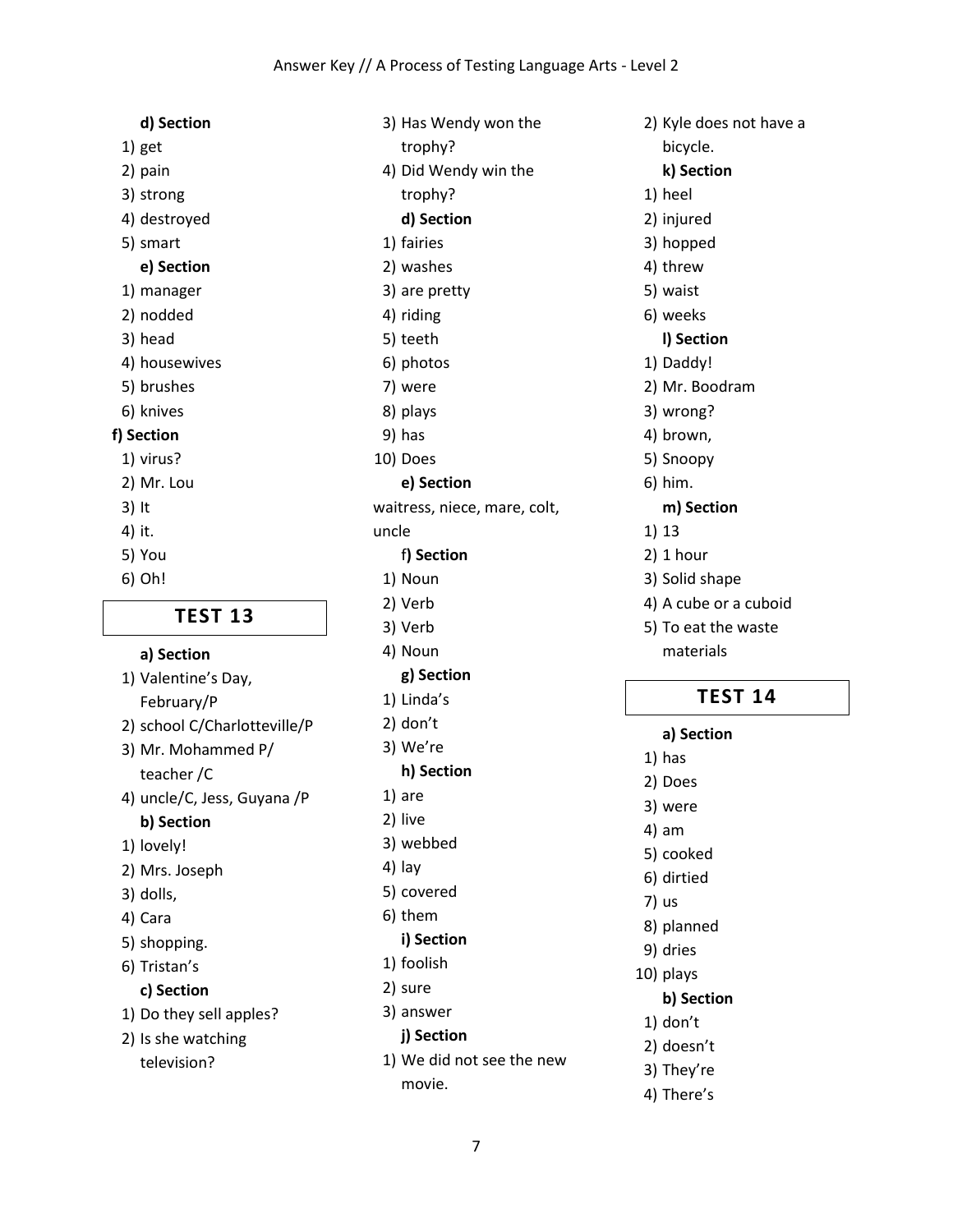<span id="page-8-0"></span>

| 5) They'll                   | <b>TEST 15</b>   | 5) eaten                     |
|------------------------------|------------------|------------------------------|
| c) Section                   |                  | 6) taken                     |
| 1) books                     | a) Section       | 7) studied                   |
| 2) keys                      | $1)$ go          | 8) spoken                    |
| 3) feet                      | 2) study         | 9) running                   |
| 4) knives                    | 3) does          | f) section                   |
| 5) men                       | 4) are           | $1)$ ?                       |
| d) Section                   | 5) has           | 2) cake, ice-cream           |
| 1) reptiles?                 | 6) sings/ sang   | 3) Carla's                   |
| 2) blooded.                  | 7) bought        | 4) Anita                     |
| 3) They                      | 8) eat           | 5) How horrible!             |
| 4) dry,                      | 9) an orange     | g) Section                   |
| 5) Alligators,               | 10) riper        | 1) shake                     |
| 6) Wow!                      | b) Section       | 2) trust                     |
| e) Section                   | 1) blue          | 3) story                     |
| hard, full, young, sell,     | 2) die           | 4) rot                       |
| ugly, light, silly/ foolish, | 3) scent         | 5) confess                   |
| long                         | 4) fowl          | $6)$ old                     |
| f) Section                   | 5) bare          | 7) end                       |
| 1) eatable                   | 6) stare         | 8) grow                      |
| 2) brave                     | 7) wring         | 9) empty                     |
| 3) destroyed                 | 8) row           | h) Section                   |
| 4) sure                      | 9) sale          | 1) ripest                    |
| 5) clever                    | $10)$ fair       | 2) juicy, sweet              |
| g) Section                   | c) Section       | 3) clear, cold               |
| 1) tried                     | 1) niece         | 4) slower                    |
| 2) trapped                   | 2) fingers       | 5) smartest                  |
| 3) paws                      | 3) smell         | i) Section                   |
| 4) know                      | 4) soft          | 1) She's                     |
| 5) nibbled                   | 5) shy           | 2) Don't                     |
| 6) escape                    | d) Section       | 3) They're                   |
| h) Section                   | 1) were teaching | 4) We'll                     |
| 1) drake                     | 2) pushed        | 5) He's                      |
| 2) uncle                     | 3) fell          | 6) You're                    |
| 3) tigress                   | 4) him           | j) Section                   |
| 4) niece                     | 5) started       | 1) Skates                    |
| 5) lioness                   | $6)$ ran         | 2) Their hair flies backward |
|                              | e) Section       | 3) Flying hair               |
|                              | 1) broke         | 4) She likes to skate fast   |
|                              | 2) patting       | 5) City                      |
|                              | 3) smiling       | 6) Children roller skating   |

4) cried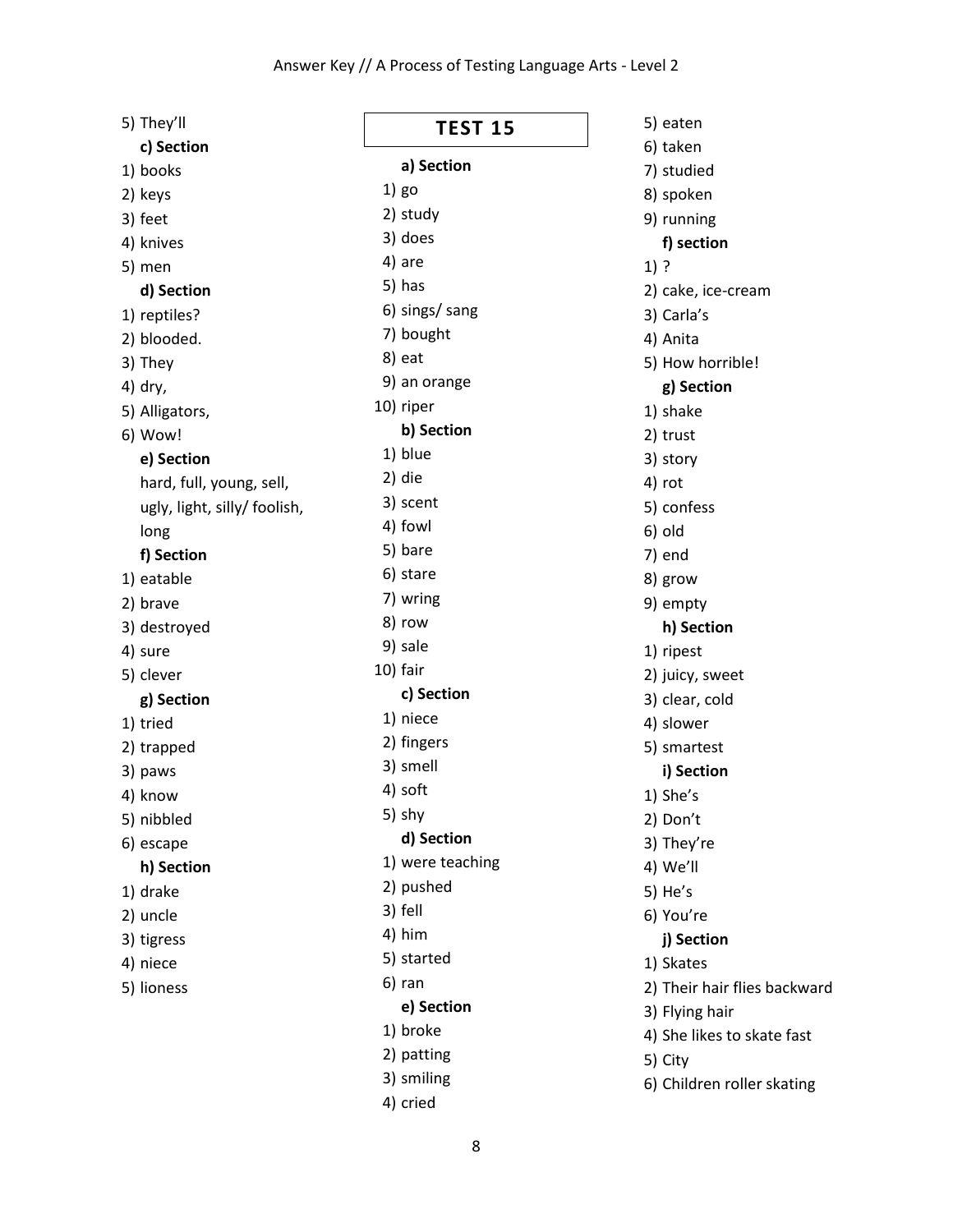**h) Section**

#### **TEST 16**

#### <span id="page-9-0"></span>**a) Section**

1) gigantic, blue 2) strong, healthy

#### **b) Section**

- 1) likes
- 2) play
- 3) go

#### 4) doing

#### **c) Section**

- 1) are
- 2) They do
- 3) They like
- 4) many snacks
- 5) two vendors
- 6) enjoys

#### **d) Section**

- 1) enjoyed
- 2) eaten
- 3) clapped
- 4) tried
- 5) taken

#### **e) Section**

- 1) began, begun
- 2) ate, eaten
- 3) spoke, spoken
- 4) took, taken
- 5) gave, given

## 6) wrote, written

## **f) Section**

- 1) now!
- 2) window?
- 3) stone**,**
- 4) After
- 5) Carl
- 6) window.

#### **g) Section**

- 1) big is to small
- 2) slow is to fast
- 3) tall is to short
- 4) clever is to smart

1) decay 2) hobby, leisure, pastime 3) great, fantastic **i) Section** 1) born 2) plain 3) pour 4) pain 5) pair **j) Section**  Land, sea/ bold, shy/ strong, weak/ wide, narrow/ friend, enemy/ high, low/ smart, foolish

### **TEST 17**

<span id="page-9-1"></span>**a) Section**  1) tall, slim, beautiful 2) kindest **b) Section**  1) buy 2) see 3) ripest 4) pane 5) bear 6) flour 7) pear 8) won 9) pail 10) road **c) Section**  1) smartest 2) received/receives 3) has 4) helps 5) Our 6) admires **d) Section**  1) Keith's 2) boys'

3) babies' 4) rabbit's **e) Section**  1) We are 2) It is 3) Who is/ who has 4) I will **f) Section** 1) kinder, kindest 2) wider, widest 3) fatter, fattest 4) prettier, prettiest 5) redder, reddest **g) Section** 1) eaten 2) spoken 3) hidden 4) broken 5) given **h) Section** 1) slowest 2) later 3) slimmer 4) heaviest 5) eaten 6) work 7) trimming 8) write 9) rides 10) helping **i) Section** 1) day! 2) a bat, a ball 3) Renny 4) amphibians. 5) frog?

#### **TEST 18**

#### <span id="page-9-2"></span>**a) Section**

1) tree, oranges 2) big, beautiful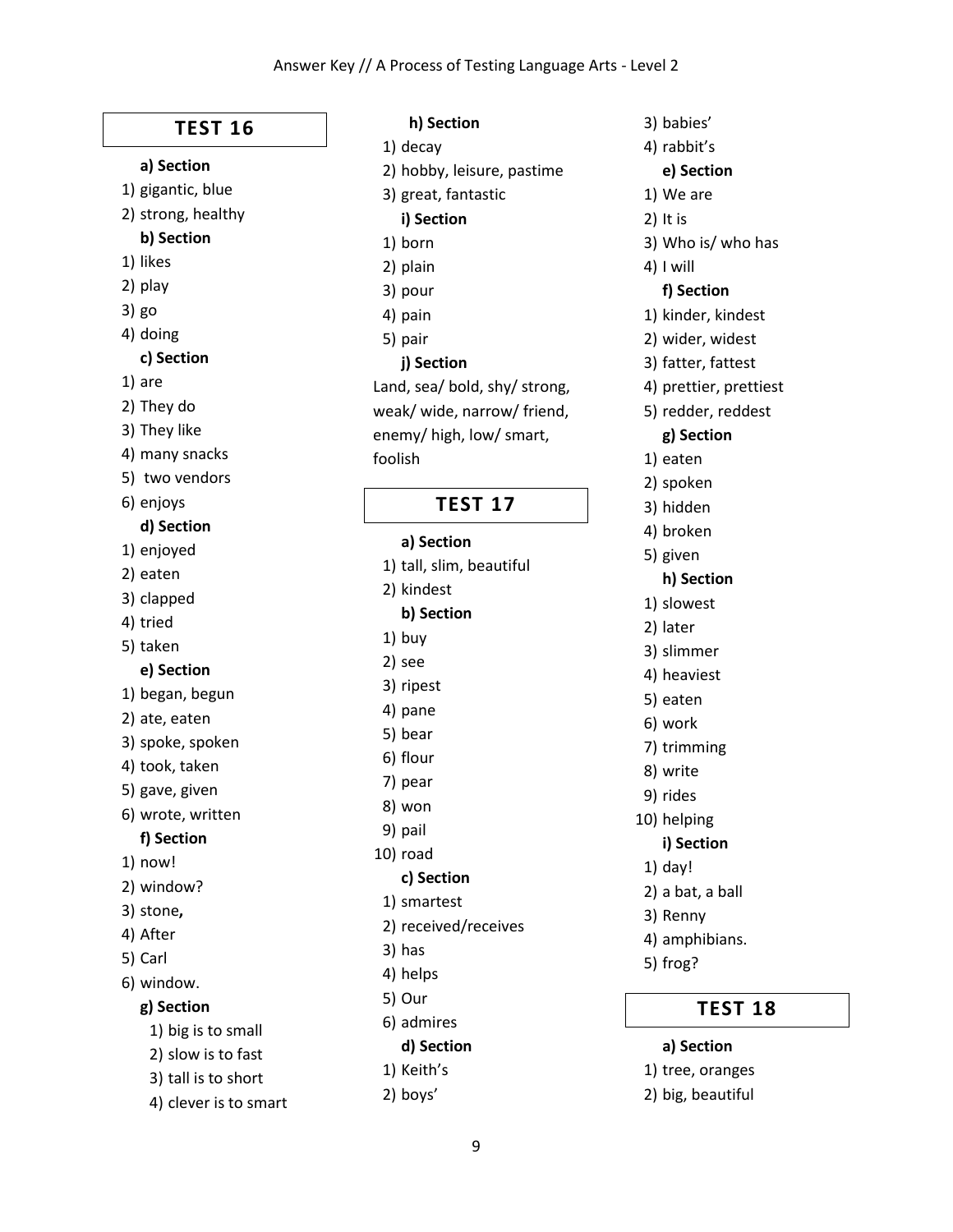3) wiped 4) me 5) quickly **b) Section**  1) smallest 2) paler 3) redder 4) hungrier **c) Section**  1) We 2) us, we **d) Section**  1) climbed 2) tidied 3) dropped 4) moved 5) stopped **e) Section**  1) wore 2) prettiest 3) told 4) her 5) like 6) thanked **f) Section**  1) caring 2) happiest 3) hobbies 4) flowers 5) ponies 6) monkeys **g) Section**  1) Ted did not write the letter . 2) Winston has not eaten the pie. **h) Section** 1) Mrs. William 2) bunny? 3) wonderful! 4) glue,

5) Then

6) bunny**. i) Section** 1) lesson 2) trapped 3) fairies 4) veil 5) there 6) wait 7) paw 8) piece 9) redder 10) shining **j) Section** 1) guard 2) pile 3) large

## **TEST 19**

## <span id="page-10-0"></span>**a) Section**  1) eats 2) are 3) does 4) has 5) were 6) given 7) written 8) took 9) stopped 10) driving **b) Section**  1) Is he going to work? 2) Does she have the money? Has she the money? **c) Section** 1) tigress 2) filly 3) hostess 4) doe

1) neighbour, person 2) tasty 3) helped 4) them 5) happily 6) but **e) Section** 1) quickly 2) began 3) immediately 4) but 5) were 6) because/since **f) Section** 1) took 2) stopped 3) cried 4) driving 5) humming **g) Section** 1) Tom's 2) He's 3) Doesn't 4) They will 5) They don't 6) The dog's 7) Boys'/ boy's 8) Man's **h) Section** 1) wait 2) for 3) bread 4) pores 5) scent 6) air **i) Section** 1) Tylor's 2) She 3) friend**.** 4) Neetu 5) clown**,** 6) Wow**!**

**d) Section**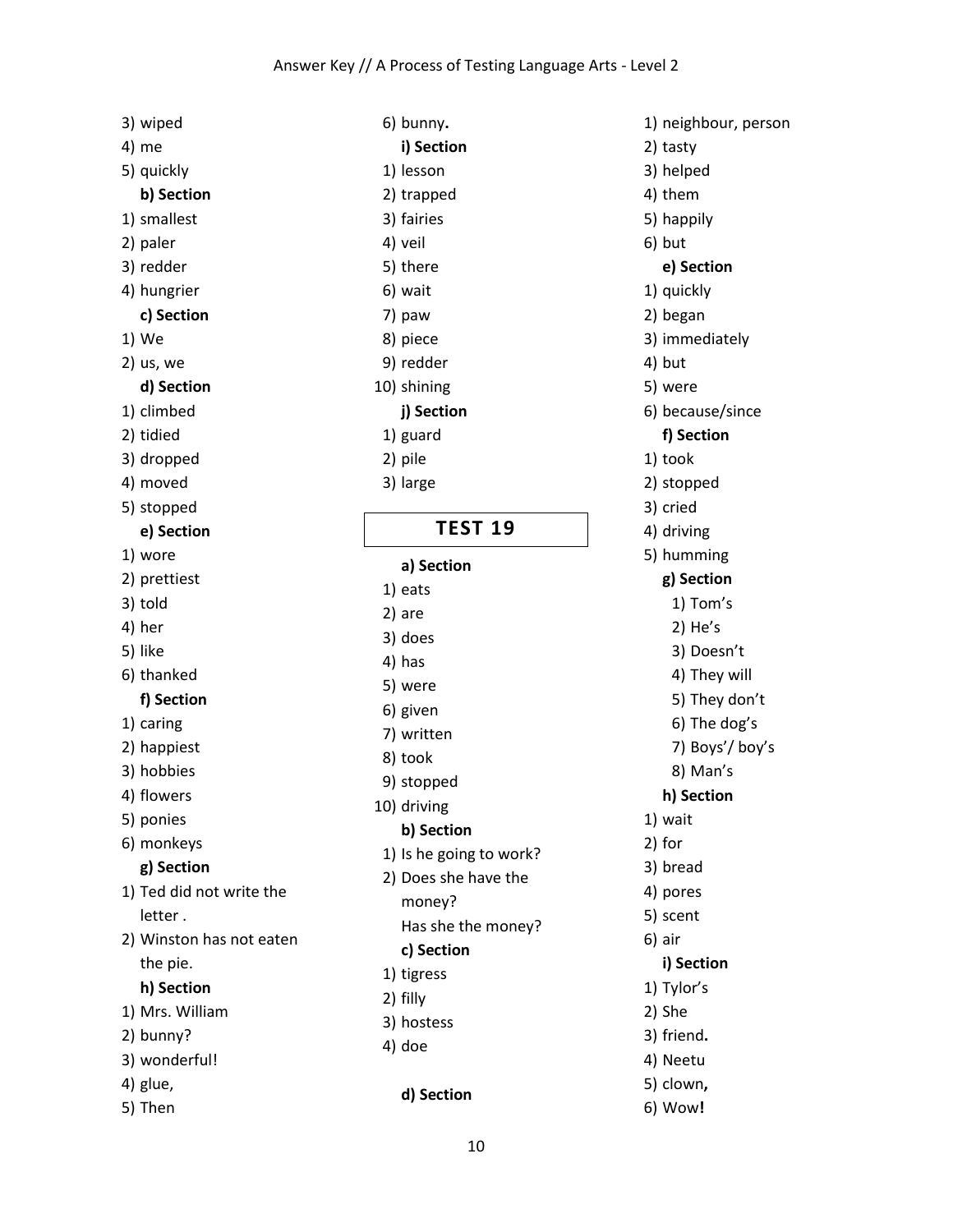#### **j) Section**

- 1) Brandon does not have the hat.
- 2) Sandra is not going to Barbados.

#### **k) Section**

- **Brian**, **Mike** and **James** are
- going to play football on **Friday**. They also like to go to church on **Sundays.**

#### **l) Section**

- 1) tallest
- 2) prettiest
- 3) later
- 4) fatter

#### **m) Section**

- 1) excited
- 2) huge
- 3) whole

#### **n) Section**

- 1) a dog
- 2) zig-zags
- 3) stomach
- 4) a pet
- 5) fluffy
- <span id="page-11-0"></span>6) takes good care of Rags

## **TEST 20**

#### **a) Section**

- 1) magazine
- 2) sweet
- 3) sold
- 4) clean
- 5) We
- 6) Suddenly
- 7) and

#### **b) Section**

- 1) bigger
- 2) wisest
- 3) fried
- 4) carried
- 5) has
- 6) caught
- 7) hugged
- 8) busiest
- 9) largest
- 10) dog's
	- **c) Section**
- 1) our
- 2) makes
- 3) fries
- 4) knows
- 5) our
- 6) quickly
	- **d) Section**
- 1) Damien does not have a
	- sweet orange.
- 2) Jack is not a wise boy.
	- **e) Section**
- 1) born
- 2) called
- 3) birthday
- 4) beautiful
- 5) swimming
- 6) jogging
	- **f) Section**
- 1) card?
- 2) Liz
- 3) paper**,**
- 4) Quickly
- 5) instructions**.**
- 6) lovely**!**
- **g) Section**
- 1) Do Tom and Paul have the money**?**
- 2) Is the book on the table**?**

11

#### **h) Section**

- 1) rude, impolite
- 2) broad, wide
- 3) collect, gather

#### **i) Section**

- 1) Mrs. Brown placed the flower plant near the window so that it will get sunlight.
- 2) They were having breakfast.
- 3) Harry wanted **a fire truck** for his birthday.
- 4) No, It is a myth/ a make belief/ She was probably fooling him.
- <span id="page-11-1"></span>5) Pulled out

### **TEST 21**

#### **a) Section**

- 1) beach
- 2) playful
- 3) eats
- 4) they
- 5) but
- 6) violently
- **b) Section**
- 1) Is Mrs. Collins a teacher?
- 2) Did he play the piano?
	- **c) Section**
- 1) He
- 2) They, us
- 3) We, him

#### **d) Section**

- 1) and
- 2) since
- 3) but

**e) Section**  1) happiest 2) won 3) showed 4) were 5) him 6) his

**f) Section** 1) station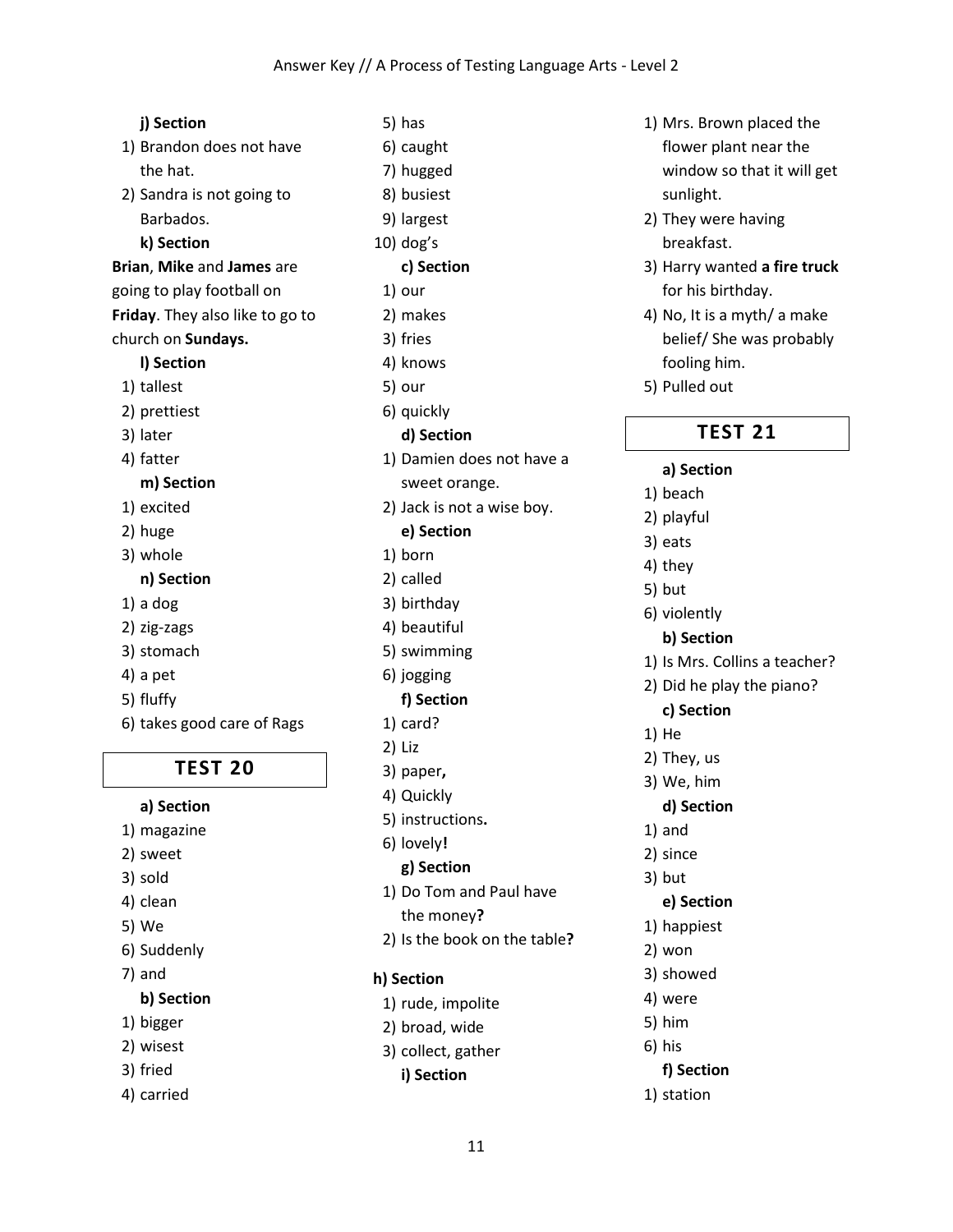2) shelves 3) trophies 4) case 5) intelligent 6) biggest **g) Section** 1) faster 2) spoken 3) heavier 4) saddest 5) scrubbing 6) riding 7) slimmest 8) riper 9) broke 10) taken **h) Section** 1) Fred is tall **and** fat. 2) I waved to her **but** she did not wave back. **i) Section** 1) Boca 2) May 3) birthday**.** 4) chubby**,** 5) friend**!** 6) birthday**? j) Section**  1) in the nursery 2) before tea 3) chairs 4) he stopped playing 5) pretended to sail for days 6) children having fun

## **TEST 22**

- <span id="page-12-0"></span>**a) Section**
- 1) school
- 2) beautiful
- 3) picked

4) they, us 5) and 6) quickly **b) Section**  1) taller 2) bravest 3) smiled 4) played/ plays 5) flew 6) nicest 7) easier 8) sat 9) creeps/ crept 10) sang 11) went 12) were **c) Section**  1) mine 2) theirs 3) hers 4) yours **d) Section**  1) has 2) her 3) prettiest 4) want 5) does 6) her **e) Section**  1) She is old **and** feeble. 2) He has a violin **but** he cannot play it. **f) Section** 1) softly 2) sweetly 3) slowly

- **g) Section**
- 1) jogging
- 2) travelled
- 3) happier
- 4) boxes
- 5) hurried

6) steel **h) Section** 1) Tara's 2) a shirt, a tie 3) bread**?** 4) dress**!** 5) parts. 6) Mrs. Howard **i) Section** 1) tugged 2) opening 3) quiet **j) Section**  1) tasted 2) too 3) sitting 4) cried 5) running 6) tripped **k) Section**  1) swinging 2) He can see the countryside 3) most pleasing 4) a child on a swing 5) a little boy 6) done a lot of swinging

#### **TEST 23**

## <span id="page-12-1"></span>**a) Section**  1) glasses, shelf 2) blue, white 3) writes 4) us 5) but

6) happily

#### **b) Section**

- 1) vacation
- 2) their
- 3) massive
- 4) donkeys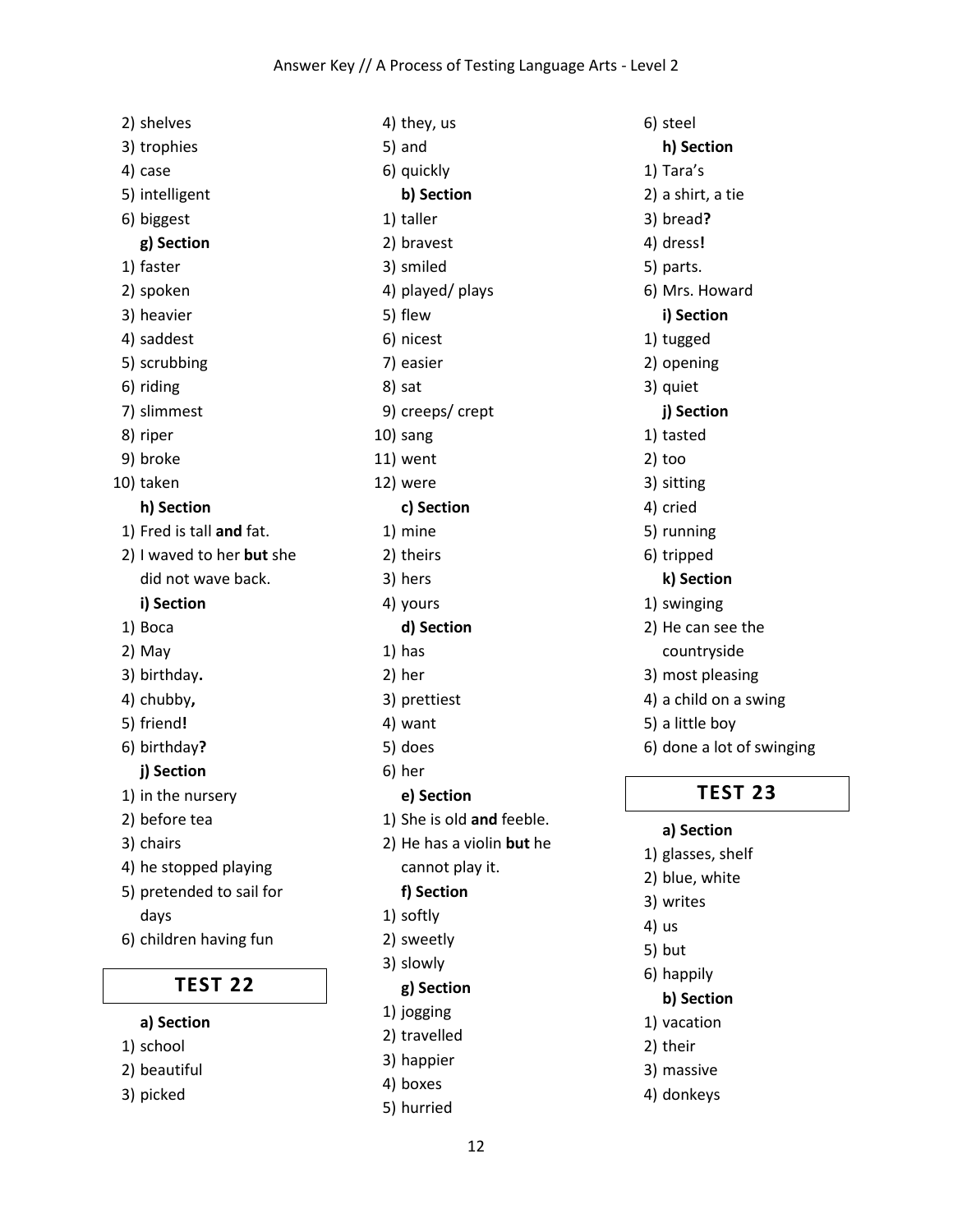5) catch 6) crabs **c) Section**  1) riper 2) were 3) an apple 4) an orange 5) play 6) him **d) Section** 1) ate 2) had taken 3) were 4) clapped 5) too 6) grabbed **e) Section** 1) faster, fastest 2) lovelier, loveliest 3) redder, reddest 4) riper, ripest **f) Section**  1) Saturday 2) mall. 3) Ho**!** 4) red suit, 5) boot**s.** 6) tall, **g) Section** 1) Is your father a doctor? 2) Does Wesley play the guitar? **h) Section** 1) lost 2) expand 3) past 4) weak 5) wise 6) false

<span id="page-13-0"></span>**TEST 24 a) Section**  1) ladies 2) smart 3) drank 4) it 5) and 6) carefully **b) Section**  1) bravest 2) wrote 3) easier 4) fattest 5) bunches 6) were 7) mice 8) has 9) families 10) Heroes **c) Section**  1) Emancipation 2) August 3) people. 4) On 5) pray, 6) day**! d) Section**  1) The flower **did not have** a sweet smell. 2) Cindy **does not have** the book. **e) Section**  1) highest 2) go 3) like 4) has 5) years 6) stories **f) Section** 1) Does Sue have the toy? 2) Are they clever boys?

1) waste 2) poor 3) our 4) weak 5) be 6) loving **h) Section** 1) knew 2) won 3) pail 4) redder 5) action 6) carries 7) not 8) heel **i) Section** 1) He was picking cherries. 2) She was worried that he might get hurt. 3) Injured 4) She thought he might take them away from him/He was hurting them. 5) He was afraid of getting hurt.

**g) Section**

#### **TEST 25**

#### <span id="page-13-1"></span>**a) Section**

1) Dianne, computer 2) long 3) took 4) they 5) but 6) brilliantly **b) Section**  1) his 2) theirs 3) yours 4) our